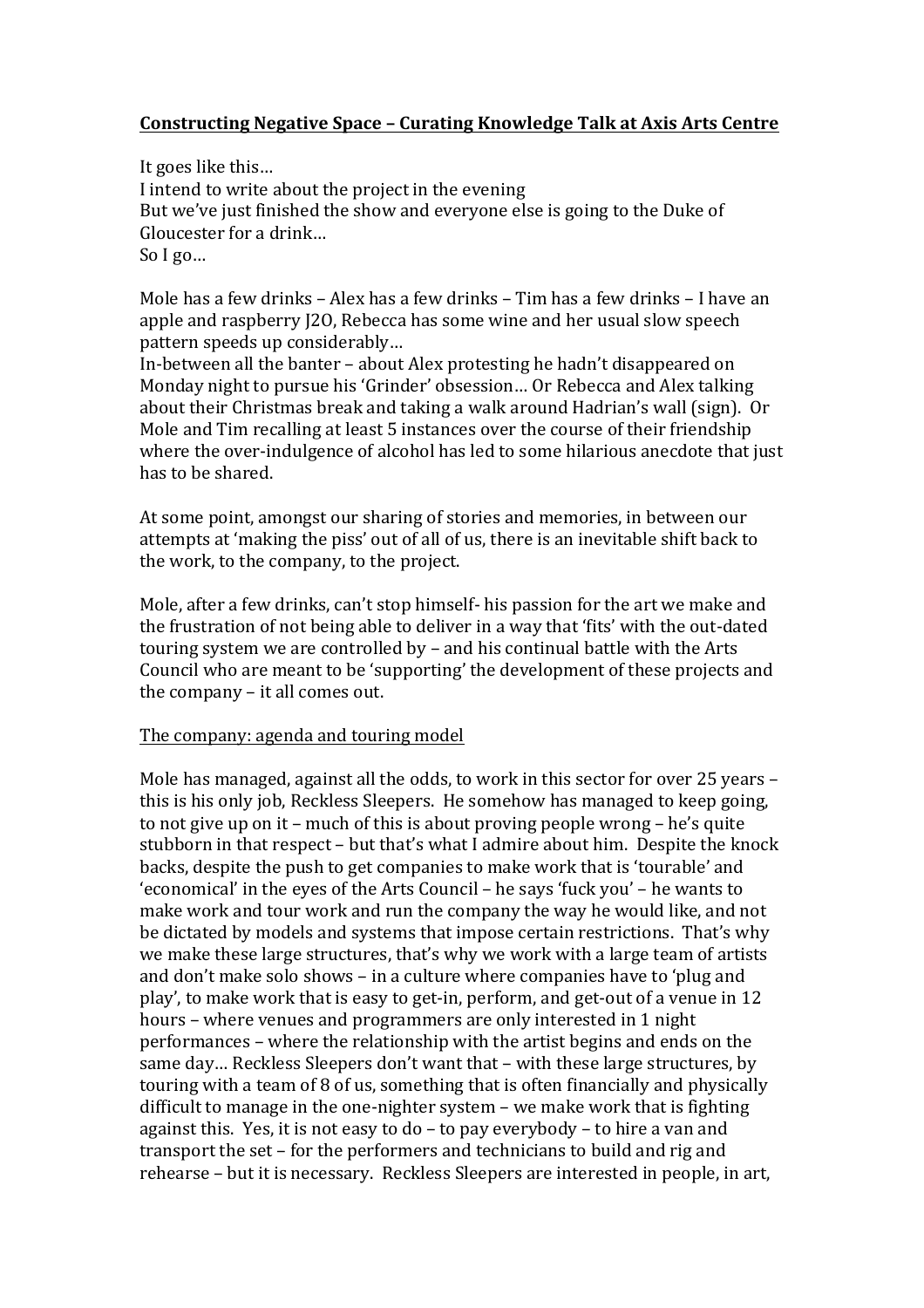in having a physical conversation with anyone who wants to engage in what we  $do$  – we have to be able to do this – and that doesn't work if you are part of the conveyor-belt system that many venues employ. Mole works hard to break this kind of relationship with each venue  $-$  we ask to do 2 nights  $-$  firstly, for our well-being and sanity as it's very tiring doing it all on one day, but secondly to be present in the venue for a longer period of time – to have more of an opportunity to exist in the venue, to strike up conversations, to talk about the work, and to forge new friendships. We are always surprised that these venues don't want this - surely they too are interested in the art, in the artists, in the conversations, in their audience's engagement with these works? We get people outside of the company to get involved  $-$  to share the experience  $-$  to observe rehearsals, to help make the set, to work as ambassadors and promote the performances, to contribute and respond to what we are doing... This exhibition itself is part of that  $-$  a chance to have a more meaningful relationship with the venues we tour to – where the company and the work is visible for 2 weeks – where the venue gets to understand something about us, and we understand something about the people who work there, and the audiences that attend.

*M: I talk about the triple A status – and that is Art, Artists, and Audiences – the 3 really key ingredients for why we do what we do. And Art being at the top, and Artists being quite close to the top. And audiences being on the same level as artists. And the model for me is that we are given the opportunity to make more with less. So that might be doing a residency, or an exhibition, or a variety of things that gives us time to make connections.*

The exhibition: history, process, a space to reflect, the start of a book...

As a company Reckless Sleepers make projects – they are not theatre performances, or gallery exhibitions, or workshops - they are all part of the same thing. The project of Negative Space is about ideas – sharing these ideas – and this can't be constrained to one particular medium. The project is about developing audiences, about presenting the work, about talking to venues and audiences, about writing a book, about making and designing the set, about this exhibition, about having post and pre-show discussions, about the development of workshops for schools and colleges that engages different audiences, about connecting with students and interns etc. It is not JUST a performance...

*M: I first met Tim in 1992, and it was my first ever job as a lecturer, and Tim was a student. His first ever lecturer in that particular college - and I thought, 'ooh, he's brilliant - I'd love to work with him again' - and then a few years later there was an opportunity. And that's been a model that I've carried on with – like working at MMU I got to meet Rebecca and Alex – working on a project with them – and I thought they were brilliant – and I wanted to work with them again. But with Alex and Rebecca, we constructed a* different way of doing that and took a project that we made in their final *year and re-developed and toured it to other universities and venues in the* UK. That was called our graduate programme, but under this thing I called *'Club* Reckless'. And with the intention of bridaing the gap from leaving a *university course and becoming a professional. So quite a successful*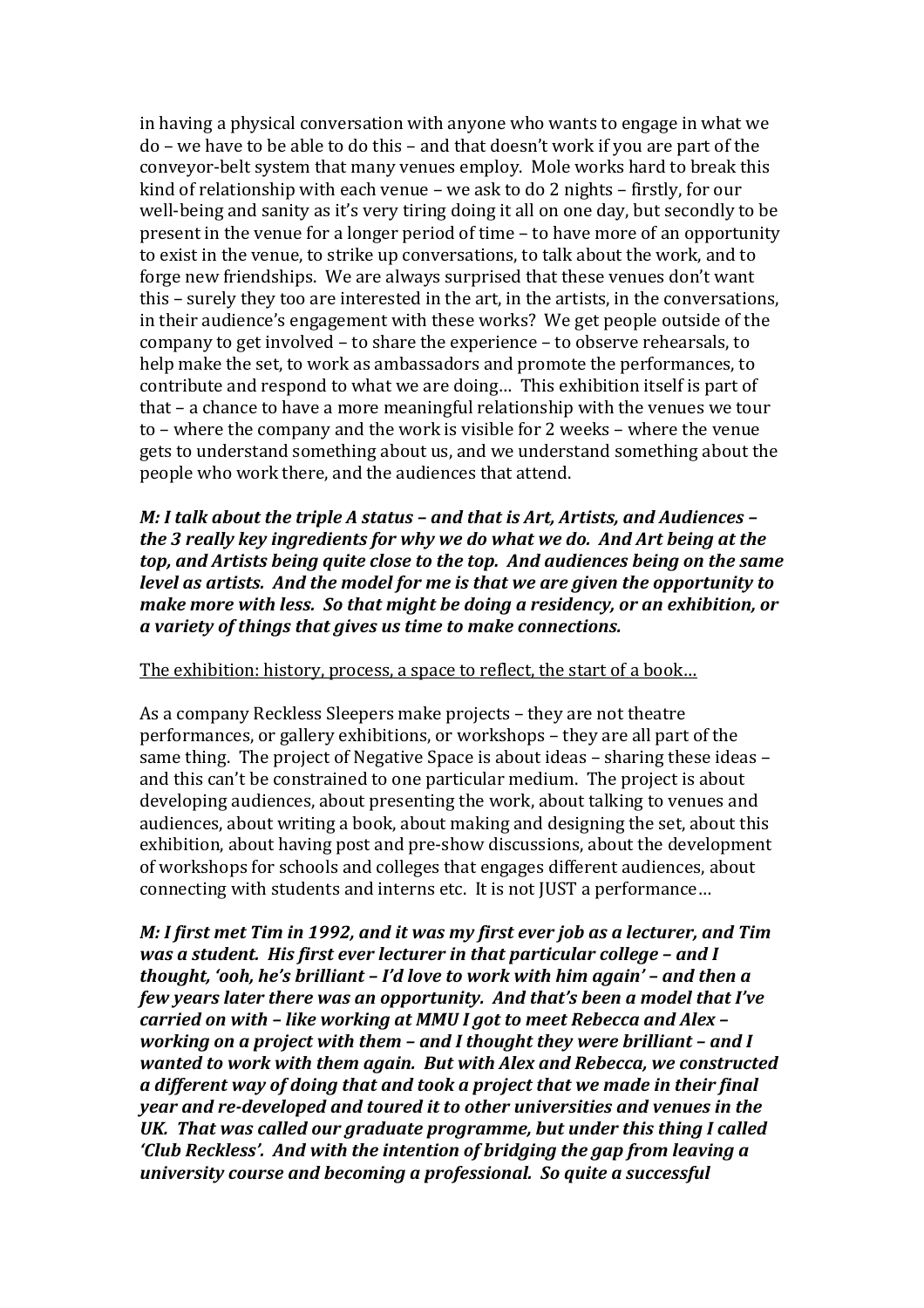*partnership* with MMU and Reckless Sleepers. At its height I think we were *emploving, either staff or graduates, around 13 people from MMU. We were the biggest employer in the north west of graduates and staff at MMU. This is a* company that is organized and managed by myself. That was important. And there are different models of course – and I've met different students. A *String Section was a similar project.*

Here, we have an exhibition that allows us to reflect, intervene, and renegotiate a set of ideas and concerns that the project looks at. It is a work of art in its own right, that says something about the kind of process we have been on, and about the history of the company and the memories we share. But it is an archive too  $$ a place to experience some of the other work that Reckless Sleepers has made and to have some sense of a lineage across 25 years of making – the Negative Space project in some ways has been going since the company began. The work initially evolved from a series of ideas we were talking about whilst touring Schrodinger (about pushing some of the rules and logics we had created, about getting the same team of people together again, about processing material that was hidden from view in the performance, about the inverse (the negative) of Schrodinger - but Schrodinger itself was informed by Parasite (and others I  $imagine$ ) – it is difficult to separate the mass of materials the company has created  $-$  and it is difficult to say exactly where it began, or how it began  $-$  but the archival nature of this exhibition allows you to see certain relationships maybe a certain aesthetic, or way of working, that has developed over 25 years of thinking about and making performance.

The exhibition has given us some space to acknowledge, develop, and find these connections  $-$  that in the stagnant touring model  $-$  might not have been fully exploited. Axis Arts Centre has given us some space to think – to allow an audience to understand something more about the company and the work that might not be as accessible in the performance element of the project. It allows us to read and present the work from an alternative perspective, turns it upside down, on its side, makes us think in a different way - which the rehearsal process can not facilitate (again, this is a financial restraint - where we have to make the bloody thing and would love more time to work conceptually  $-$  but that's why the relationship with venues is important here  $-$  they allow us to be artists in this sense  $-$  if they commit to supporting artists and not just presenting work that is...). The writing, images, and video footage here correlates with, and understands, its relationship to Negative Space, but supplements it by allowing other potential contexts and connections to be discovered, however tangential. It is an exchange; a dialogue; a meeting of alternative ways of reading and processing the material in front of us. It opens up the area of enquiry; it provides problems; we are able to notice, respond, and question the function of the work itself from the broader canvas of work, discussions, and nights out that have considerable value to us as a group.

## L: It's great. It is really important that it is great – I can't imagine working *intensively with a group of people on a project like this and then go home. In the evening we don't talk a lot about the work* – *we talk about us* – but it finds *its* way in again in the work somehow.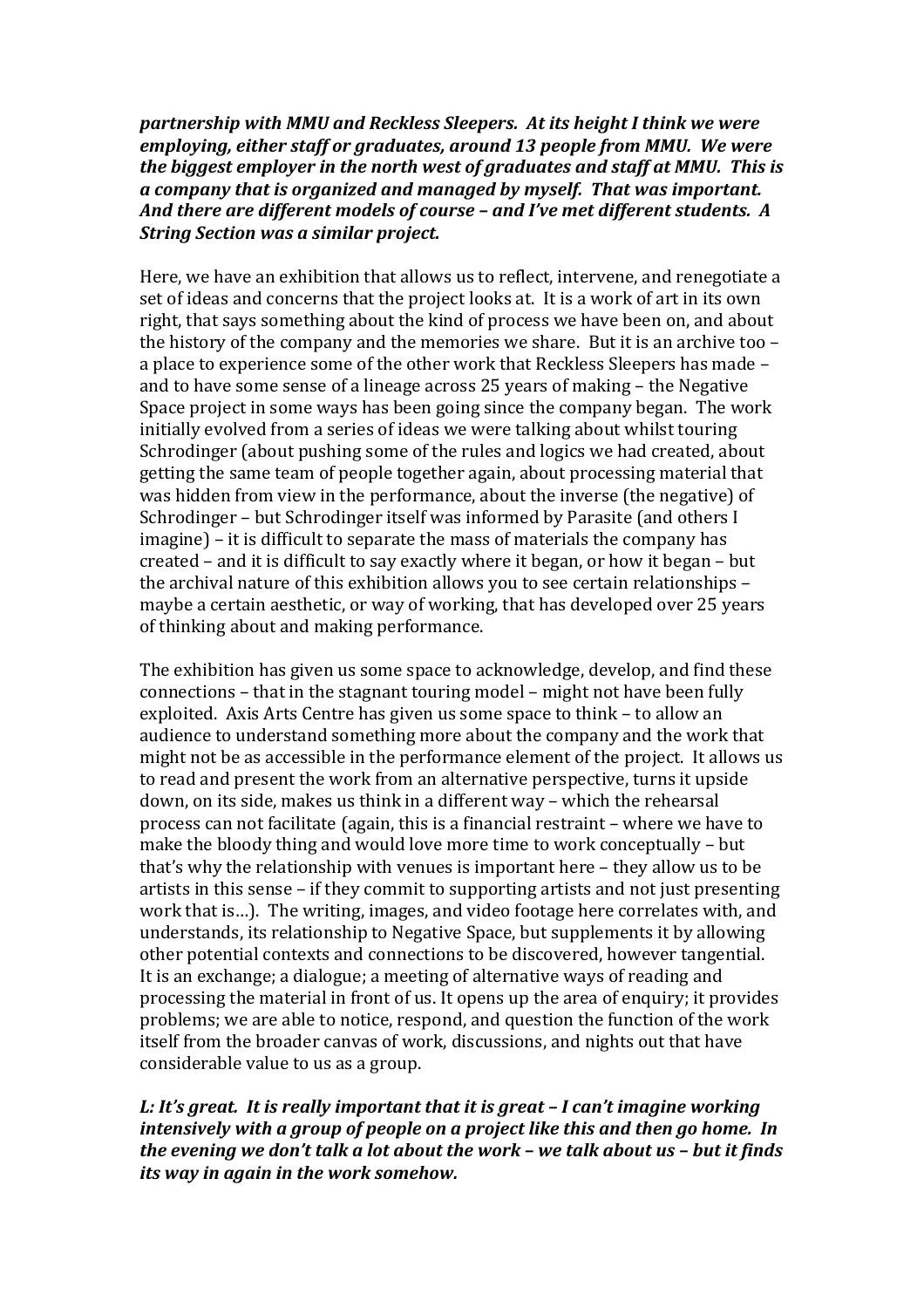T: It's a real tonic for all of us too – we were saying just yesterday how our *stomach muscles were hurting from laughing so much. It feels like a holiday being together and working again as a group.* 

*M: Because it's so much fun. I like the idea of working with my friends – and it is important that we have a good laugh. It's a struggle enough as it is anyway. I could have a miserable time earning money in a bank – but I'd rather have a good laugh and work with my mates - and I think that reflects in the company and in the projects that we make.* 

L: There was this reviewer who said 'I really hope one day that I would have *friends* who I would trust to give them a hammer and say, "now come at me and hit near my head" and I think again, that it is really important - trust *that all of you are in good hands – and that you won't be hurt. T: And we look after each other.* 

*M: Yes, we look after each other inside the shows, but also outside.* 

The exhibition also demonstrates a particular way of working for us as a company - we fluctuate between order and chaos, between a serious intention and an opportunity to mess about. You will see this in the writings – some casual references, some thoughtful responses, and some ridiculous moments. But when creating this, it was important that we didn't take it too seriously. We are in this to have fun - we are a company that appreciates the value of a process as something that responds to us as a dysfunctional, crazy, slightly mental group of individuals. We had this conversation last night, and we agreed that Rebecca is the most 'normal' of all of us... She wins that one.

When we are in the rehearsal space we record everything  $-$  we capture as many moments as possible, just in case – and it also means we have a variety of memories - funny memories - that are continually added to the company's range of anecdotes.

*M:* 'I don't want to share!' – When we make a new piece of work, we always go *out.* Sometimes we get drunk, but we go out for a meal - it's a social thing. *Making theatre is a social thing. But we just take that a little too far* sometimes. And the time we got together for this project, Leen wanted some of Kevin's pudding but Kevin wouldn't share it, so Leen in the middle of this *restaurant shouted, 'but you said that you would share!'. So we keep that that's* one of our little stories.

*But there are little things that come in – like I was a little obsessed with* Sense and Sensibility. There was a behaviour in that film that I kind of *wanted to seep into the show. I can't actually tag it, but I think that playing around with all that other stuff that exists in our lives does end up in it. Plus the plasterboard is part of my real life - I've just refurbished a house - I understand this material and know how it works - so that real life stuff has seeped into the project.*

*T:* Without knowing it these things influence the work – they creep in without *you being conscious of it.*

*K: And when we talk about Negative Space we are talking about accessing those things that are normally hidden, and for us those anecdotes, those* stories, those relationships are all part of this - that we want to be able to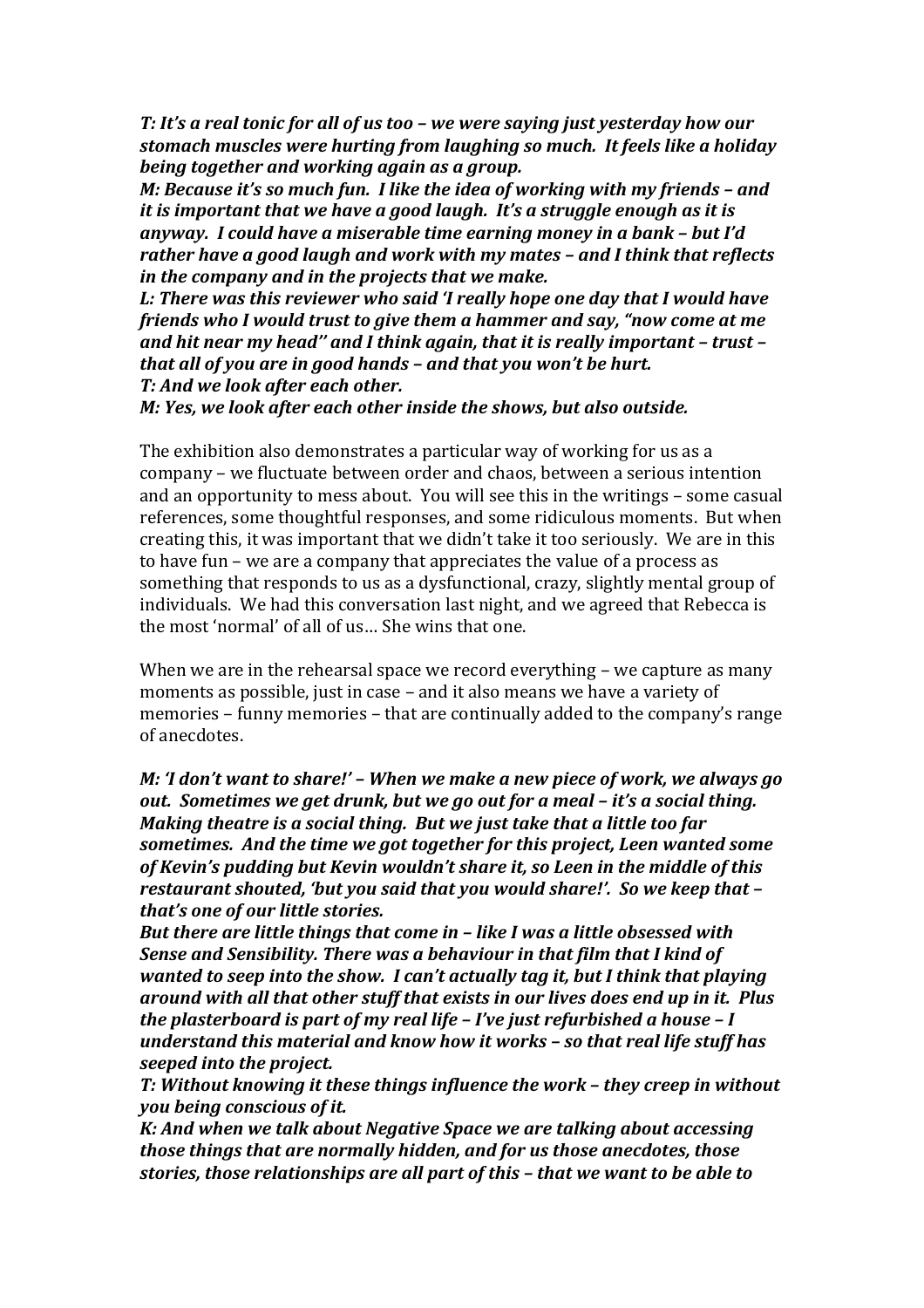*introduce them and access them in some way – because they are just as important to the process – to what happens in the rehearsal process. M: And you can't do that if you do the old touring model where you just go* and do a show and then fuck off again – there's no chance of having that kind *of a discussion – a chance to share and express things with other people.* 

In the rehearsals for Negative Space we had a large sheet of paper that lay on the floor – we used this to create a basic structure for the show – to look at the pairings and relationships, to see what structures are in use, what we might be doing. But having all of this written down – on a large sheet of paper – meant we could look at the bigger picture  $-$  see the thing in its entirety  $-$  and add/subtract, develop/ignore, as we moved on. This plasterboard does the same thing  $-$  we can take a tour of the ideas, we can interact with it on a larger scale rather than existing in our own individual notebooks – we can see those connections come to light…

We will collate and edit these ramblings – however inconsequential they may seem – and shape them into another medium. Turning it into a document, a book, that allows the reader to explore the project in a more formal manner – but that still takes this playful, tangential approach.

## The archive: a real-time archive  $-$  a continuation of the exhibition

The Scored Theatre Project: Real-time archiving and interactive composition through the work of RS.

The scored theatre, archive, project is something we've been wanting to do for a while now, initially conceived as a way to document the creative process of a Schrodinger. We had some wild ideas about videoing the work from each performers' perspective and adding an audio track of our intentions and thoughts as we wondered through the performance. I'd still like to do this. But essentially, the scored theatre project, as I call it, is about the development of a real-time archive. About the scoring and mapping of a digital repository of ideas – that can be used as part of a devising process, but also as an interactive tool for users to create their own user-defined performance scores from a range of components; for users to choose certain elements of work to cross-reference against other projects, or for artists to develop a more comprehensive sharing of their creative process by documenting and filing materials in a number of ways... Similar to the way this exhibition works - each user reads the material, explores the material differently – and generates their own pathway through the chaos, through the detritus of each process, and each performance, that is being referenced. The user of the archive can create their own map of a particular project, or projects, and use this to gain further insight into the work/s or to use it as a basis for adapting the material/content themselves... We are trying to create a comprehensive score that refrains from fixing, or locating, meaning within a work but places the emphasis on the users interaction, on their ability to discover meaning through playing with the many components of a process.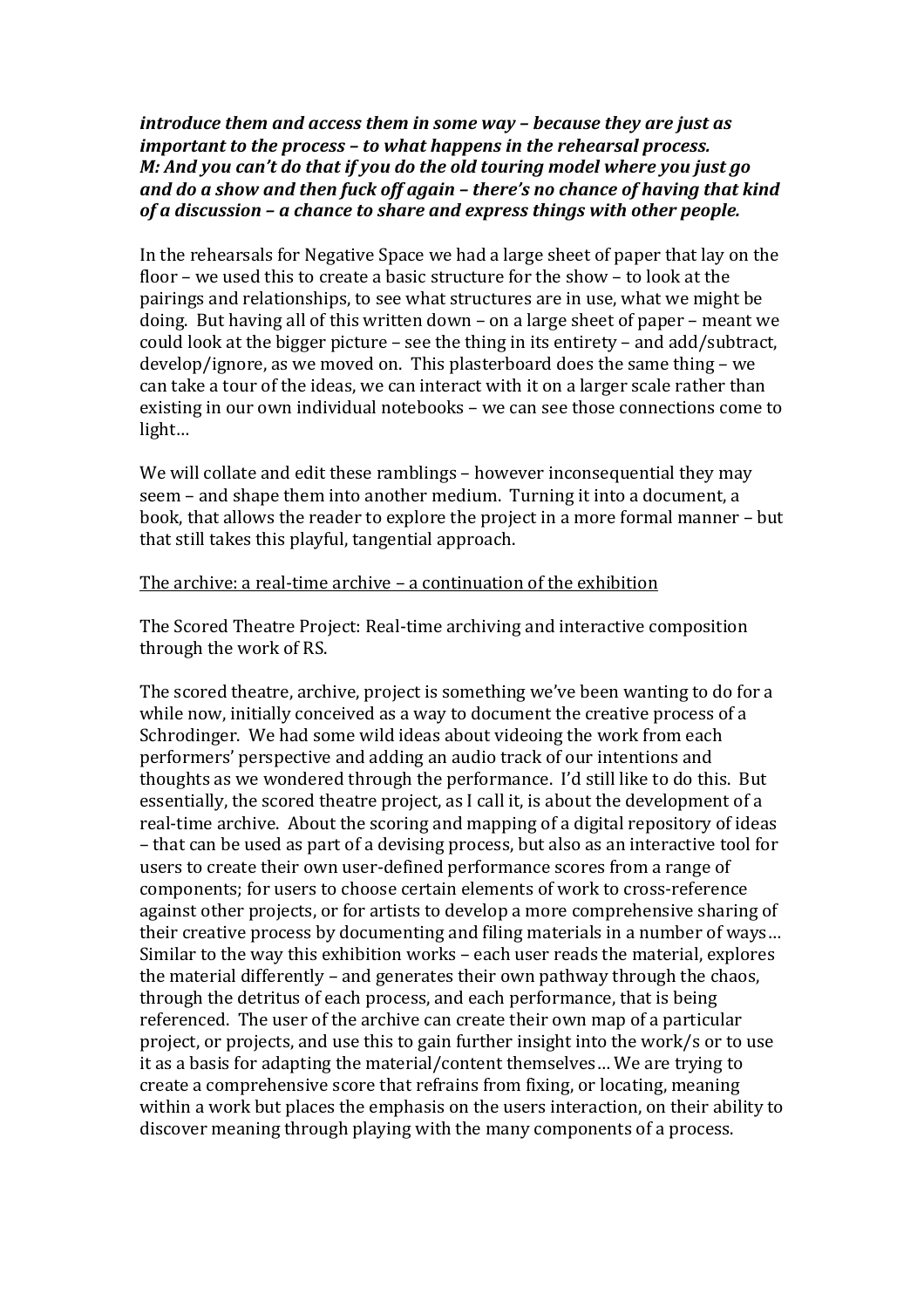The archive, as I see it, would also mimic Reckless Sleepers creative process and respond to the individual using it – so that if you are looking through material for a longer period of time the colour/background might change, or the text might become out of focus, or the archive would throw up some completely unrelated material – taking their interaction of the work in a different direction, or it might impose decisions for them in how it is structured that they then have to reevaluate/process, or it might provide hyper-links to alternative projects that deal with similar thematic ideas.... That the archive provides a way of having control and relinquishing control at the same time - that the user sits between being passive and active  $-$  just as the performers in Negative Space (and in other projects) are negotiating the same struggle in how they manoeuvre themselves through the space.

For the rehearsal process – the archive can also help the artists and the director envisage changes without the performers being present – being able to change the dynamics, foregrounding of material, changing the structure of rehearsed materials with ease. Like a more comprehensive version of watching video footage and note-taking – that enables you to move these things around and change them, and that each 'version' of the score, each conception of the piece can be seen by those accessing the archive....

The documentation: process, meaning, thoughts on Negative Space (and what we might do with  $it...$ )

So, onto the actual performance – the process of making Negative Space. I'm going to ask a series of questions to the company for them to respond to  $-$  they don't know this – but it's important we put each other on the spot every now and again…

• What do you remember of the conversations we had whilst touring Schrodinger about the making of Negative Space?

L: Something about maths and numbers - I remember Mole saying he *wanted to make a show that was entirely based on maths and numbers.* And the second thing I remember, which I got very excited about, was *when he said 'I could even see you and Leen knitting in the show'. I really liked that idea but it never happened. We used to annoy several other people by taking up any free moment with knitting – and that became a frustration* – *so that might have made it but it didn't. But it was very much about what happens on the outside of Schrödinger's box. R: I remember a conversation about everything you couldn't see – that was behind and hidden - and how much of a shame that was for an audience.*

A: I remember there was a conversation about what Schrödinger would *look like with the box literally turned around.* 

R: That was the first idea – and then Kevin said well surely if we reverse it *then the…*

*M: Ceiling should become the floor... And I went 'Bastard!'. Because that would mean I would have to make a new model with a floor. It was a really clear moment for me. You bastard, it's so simple, of course you turn*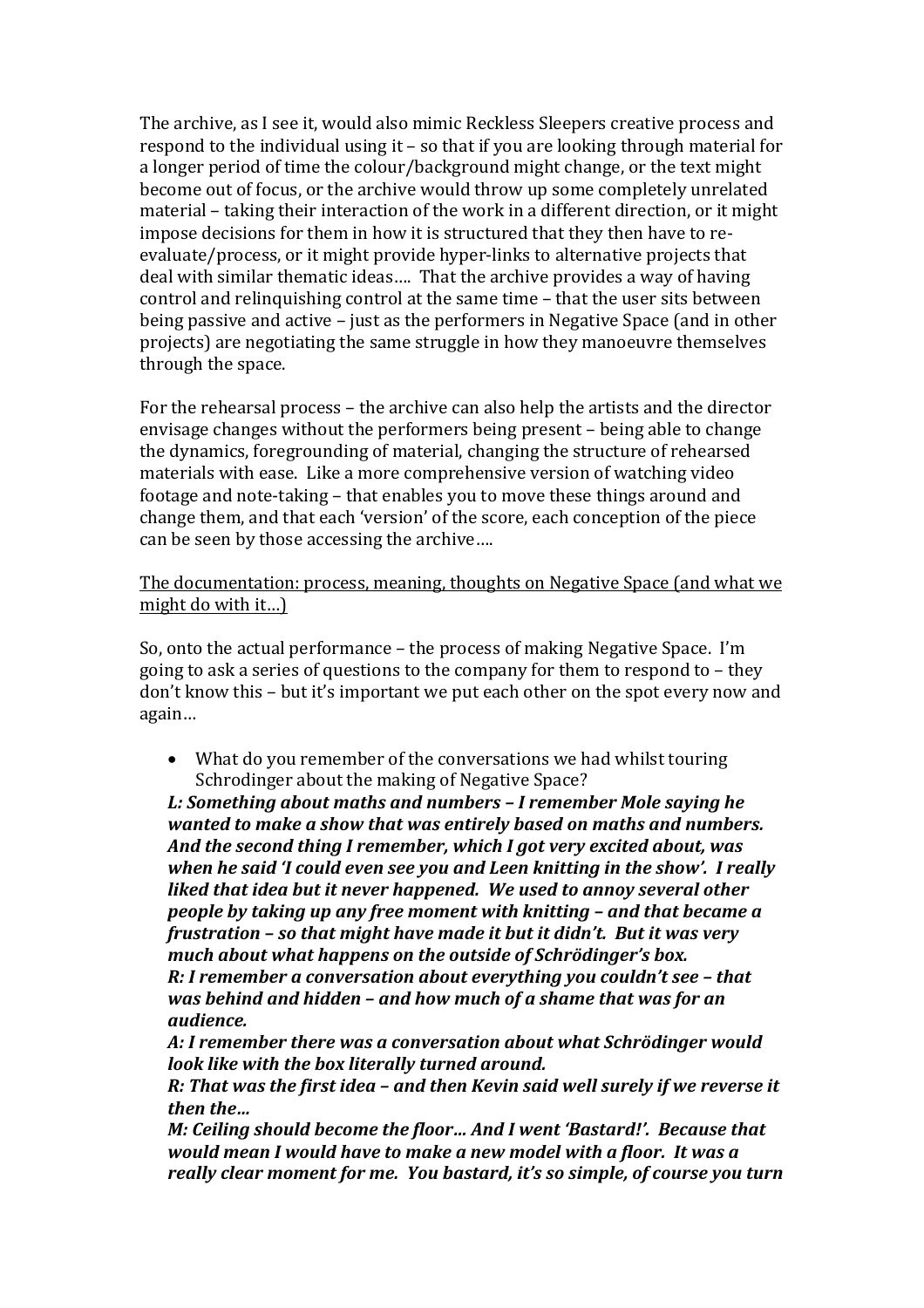*it upside down.* We talked about Schrödinger being about love, so is this *about hate? For us, there is no hate – but you could look at it and go* 'that's a bit aggressive'. But the turning the Schrödinger set upside down *just made complete sense. This whole stuff about it rains in Schrödinger* and that goes down, so lets have steam in this one because it goes up... *And it started a whole new debate thanks to Kevin – and that was in Nero's café…*

*K: In Nottingham.*

*M: The conversation about maths was in Aberystwyth Arts Centre overlooking the sea...* 

• What happened in the first week of rehearsals, before the box was built? T: We wrapped me in brown paper... We wrapped a chair in brown paper *– a saw, a hammer…* 

*R:* We wrapped everything in brown paper.

*M: I* went to a lot of DIY shops.

L: We did some movement as well didn't we?

*M: I think for me it was important that we started with the set, but the set wasn't ready.* But then the set's never ready and the first week is always a bit rubbish – and Monday's are always rubbish. Because we went out the *night before and didn't share our cake! And we played around with some things* – but it's also about playing around and getting to know each *other.*

L: [to Tim] We had our first argument... We met for the first time.. *T: And we argued within an hour…*

*K: But I don't think any of the material in the first week appears in the project at all. Although it informed the relationships and our working practice…*

*T: And it led us on to something more useful…*

• When did the project start to come together? Do you remember any specific moments where you thought  $-$  'yes, I'm getting this now  $-$  I can see where it might go'?

*M: Loads. And then you go to rehearsals the next day and it just crumbled. And then you'd have another idea on the drive back and we'd*  have a conversation and we'd make complete sense, conceptual sense, *and then try to articulate it to the rest of the group – and they'd go 'what are you talking about?'...* So it is a constant flow of making sense, and the *sense disappearing, and making new sense. It's a constant, ongoing evaluation.* I'm still struggling with what happens in the show! *K:* The flower is one of the most defining moments though...

*T: Yeah, it went back to using something organic.* 

*M: It's very aggressive having a hammer, and we wanted to make* something a little more gentle. And the same gesture with the hammer and the flower has a completely different meaning, different reading. And I was interested in bringing something delicate and organic to this *space.*

*K: For me, one of the defining moments was the hug. We wanted to push* this idea of contacts, which was something that had been developed in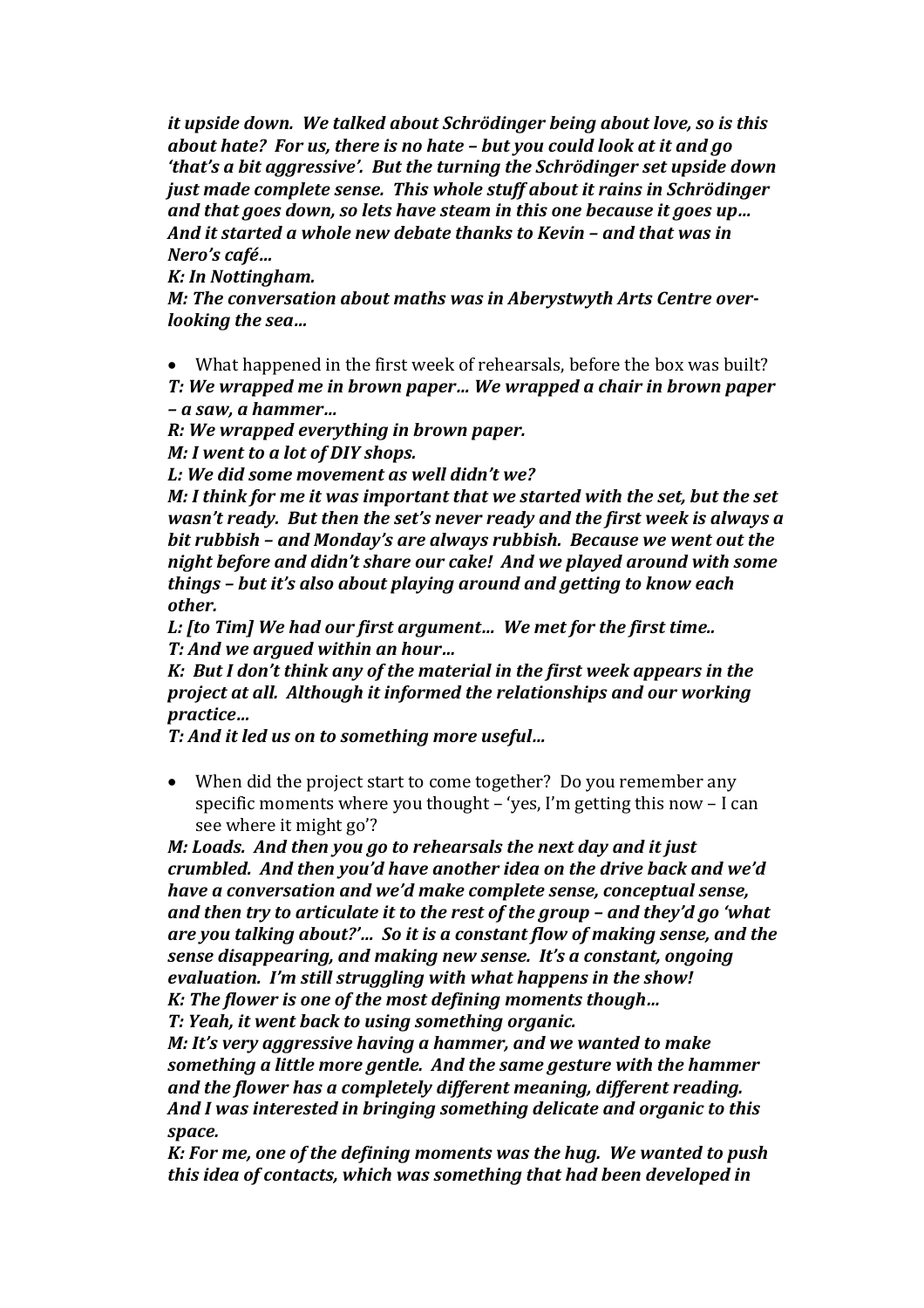*Schrödinger.* We play this game in one part in Schrödinger, but we play *this game all the way through Negative Space to some extent. Again, this was one moment we wanted to explore and extend in more detail – that logic* of contacts. And then we discovered, in the few days with just the *boys* when we got the flower, that the hug - for the first time, we were using each other as contacts. Before, it had always been about contacts *with objects* – and suddenly, the hug resolved the whole issue – that the *hug* became the 2 contacts – *it's* not a one-sided thing – *it* became a joint *agreement* - *a* coalition. And this was a pivotal moment for us, that once *we hugged the game of contacts was resolved.* 

T: We hadn't really thought about it before for some reason. *R: It was in Kent, when we discovered some kind of unspoken language that felt very natural.*

A: I remember that week when it was just the boys and we discovered a *lot* of things. We didn't have the walls, and the whole show just seemed to *open up again. And we had space, conceptually, for a week. K: Yes – and that's why we ended up touching each other – because we* didn't rely on the walls as our contacts. *T:* And we didn't use the chairs either.

• What do you think about when you are performing? What goes through your head? Are you conscious of exposing any images/ideas at particular moments and what are they?

T: Well, apart from what the hell am I going to do next... I start to see my *own journey, especially when the flower appears. For some reason last night I had this whole thing of really wanting to connect with someone* and give the flower to someone - but never being able to give the flower *to someone. And it became, until the very end when me and Alex pull the flowers apart, it becomes a very lonely experience. It's trying to make contact* with someone for me - and all the way through, apart from when *I'm sitting in the chair, it feels like I'm constantly on my own.* 

L: I think, until just before we performed the show in Leeds, I felt a little bit awkward about what I was doing in the show - because I felt always *slightly outside of the action. Everyone is running around and I seem to be much more static. And I think for a while in the process that was a bit* of a frustration. Thinking why can I not get involved in that. But when we *did the showing in Gent – I honestly felt like I was going to die – because it became very violent - so I just ended up being in the corner, fearing for my* life. And that made me realise that there is a place in the performance *for serene behaviour - or calmness. So I think yesterday I was conscious* of that – of keeping safe and staying calm. You can't do anything, it *doesn't help if you join in with the battle, I'm just going to stay here and hope no one notices me. And that was a relief – realising that there is a point in doing that.* 

*M:* I worry a lot. I worry about everyone else. I worry about the audience. *I* worry about, are you having a good time. On stage, I look quite relaxed, but I'm actually quite worried about the piece. And at the moment I want *to be in a place where I feel much more comfortable – and be in a place as*